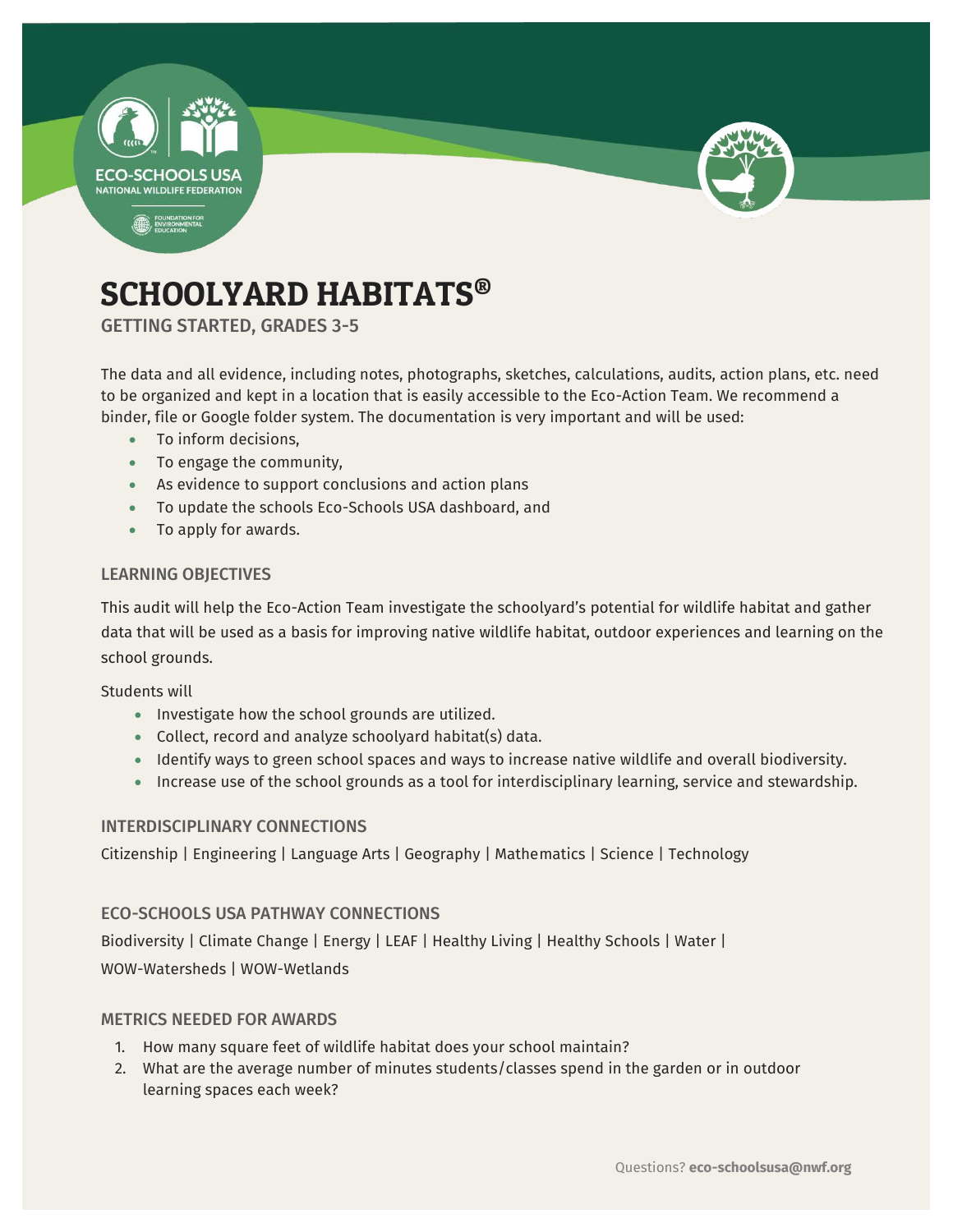



2 of 3

### UN'S SUSTAINABLE DEVELOPMENT GOALS (GLOBAL GOALS) CONNECTIONS <http://www.un.org/sustainabledevelopment/sustainable-development-goals/>



### ARE YOU A GLOBE SCHOOL?

The Global Learning and Observations to Benefit the Environment (GLOBE) Program is an international science and education program that provides students and the public worldwide with the opportunity to participate in data collection, the scientific process, and contribute meaningfully to our understanding of the Earth system and global environment. Learn more >> [http://www.nwf.org/Eco-Schools-](http://www.nwf.org/Eco-Schools-USA/GLOBE.aspx)[USA/GLOBE.aspx](http://www.nwf.org/Eco-Schools-USA/GLOBE.aspx)

Below are protocol connections to the Schoolyard Habitats audit (optional field investigations, but optional). There are elementary versions of GLOBE materials and protocols that can be modified, as needed for students in grades 3-5, https://www.globe.gov/web/elementary-globe.

Air Temperature | Clouds | Precipitation | Surface Temperature

### **Pedosphere Protocols Biosphere Protocols**

pH | Soil Fertility | Soil Moisture-Sensors | Soil Temperature

### **Atmosphere Protocols Hydrosphere Protocols**

Dissolved Oxygen | pH | Nitrates | Water **Temperature** 

Arctic Bird Migration | Carbon Cycle | Green Up/Green Down | Ruby-Throated Hummingbird